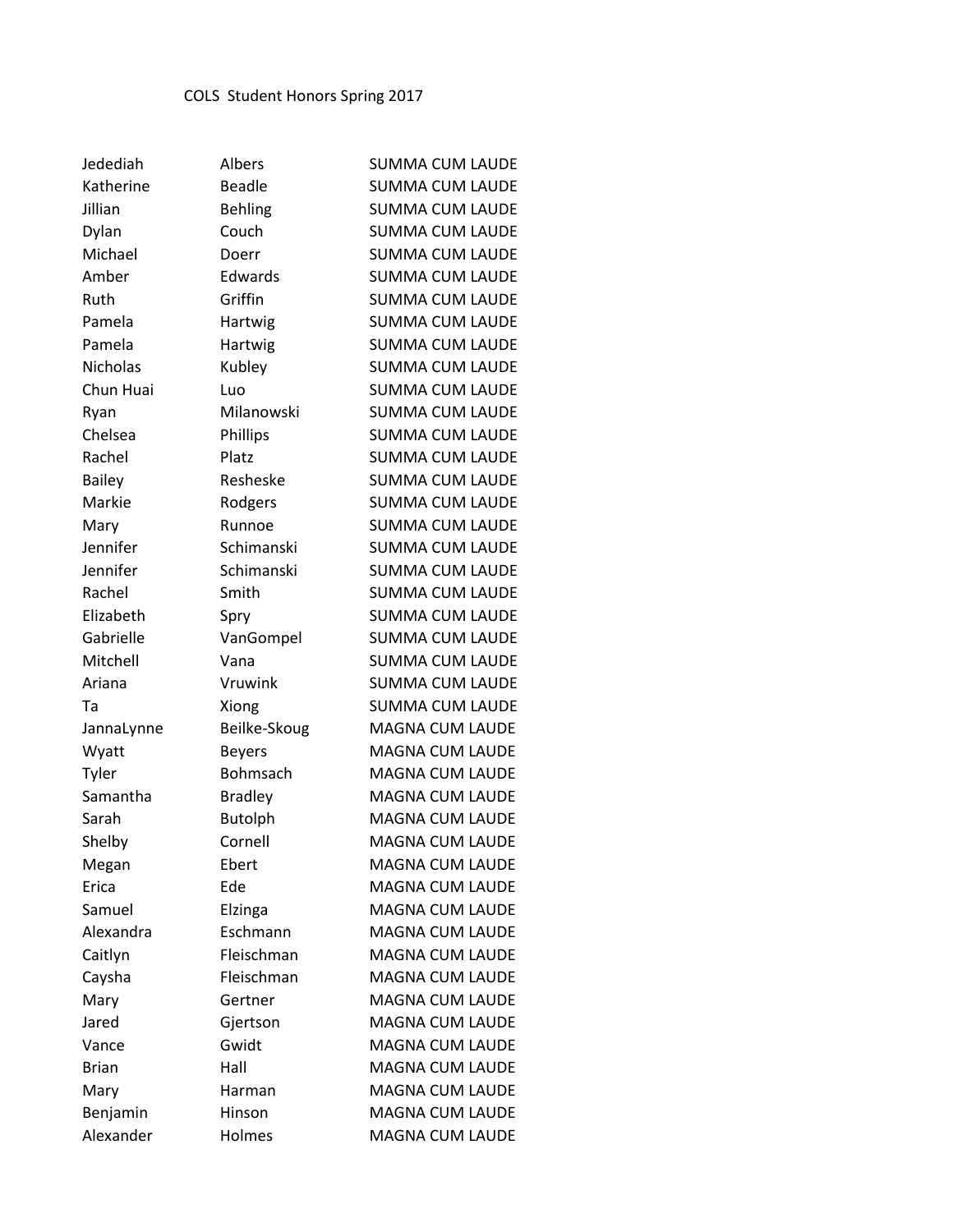| Kristin     | Johnson       | <b>MAGNA CUM LAUDE</b> |
|-------------|---------------|------------------------|
| Alayna      | Kjentvet      | <b>MAGNA CUM LAUDE</b> |
| Susan       | Klein         | <b>MAGNA CUM LAUDE</b> |
| Susan       | Klein         | <b>MAGNA CUM LAUDE</b> |
| Trevor      | Laszczkowski  | <b>MAGNA CUM LAUDE</b> |
| Nathan      | Milanowski    | <b>MAGNA CUM LAUDE</b> |
| Adam        | Olson         | <b>MAGNA CUM LAUDE</b> |
| Abigail     | Pendergast    | <b>MAGNA CUM LAUDE</b> |
| Adam        | Prince        | <b>MAGNA CUM LAUDE</b> |
| April       | Rivera        | <b>MAGNA CUM LAUDE</b> |
| Corrine     | Schultz       | <b>MAGNA CUM LAUDE</b> |
| Corrine     | Schultz       | <b>MAGNA CUM LAUDE</b> |
| Peter       | Schumann      | <b>MAGNA CUM LAUDE</b> |
| Paul        | Swartz        | <b>MAGNA CUM LAUDE</b> |
| Dane        | Tyler         | <b>MAGNA CUM LAUDE</b> |
| Jamie       | Watry         | <b>MAGNA CUM LAUDE</b> |
| Matthew     | Weise         | <b>MAGNA CUM LAUDE</b> |
| Darcey      | Aronson       | <b>CUM LAUDE</b>       |
| Darcey      | Aronson       | <b>CUM LAUDE</b>       |
| Christopher | Banaszynski   | <b>CUM LAUDE</b>       |
| Jacob       | Barber        | <b>CUM LAUDE</b>       |
| Elise       | <b>Beck</b>   | <b>CUM LAUDE</b>       |
| Samantha    | <b>Bemke</b>  | <b>CUM LAUDE</b>       |
| Mason       | Boone         | <b>CUM LAUDE</b>       |
| Mikaela     | <b>Bothun</b> | <b>CUM LAUDE</b>       |
| Cassaundra  | <b>Bratz</b>  | <b>CUM LAUDE</b>       |
| Jane        | Christenson   | <b>CUM LAUDE</b>       |
| Abigail     | Clement       | <b>CUM LAUDE</b>       |
| Christopher | Cleworth      | <b>CUM LAUDE</b>       |
| Elizabeth   | Corbin        | <b>CUM LAUDE</b>       |
| Daniel      | Cronce        | <b>CUM LAUDE</b>       |
| Julia       | Delvaux       | <b>CUM LAUDE</b>       |
| Maris       | Dishno        | <b>CUM LAUDE</b>       |
| Taylor      | Douglas       | <b>CUM LAUDE</b>       |
| Kaitie      | Dreger        | <b>CUM LAUDE</b>       |
| Ellen       | Drewry        | <b>CUM LAUDE</b>       |
| Sierra      | Giebel        | <b>CUM LAUDE</b>       |
| Lindsey     | Giese         | <b>CUM LAUDE</b>       |
| Whitney     | Golla         | <b>CUM LAUDE</b>       |
| Emily       | Goonan        | <b>CUM LAUDE</b>       |
| Chelsey     | Gruetzmacher  | <b>CUM LAUDE</b>       |
| Sabrina     | Hathaway      | <b>CUM LAUDE</b>       |
| Vince       | Helgerson     | <b>CUM LAUDE</b>       |
| Melanne     | Hill          | <b>CUM LAUDE</b>       |
| Benjamin    | Hoffman       | <b>CUM LAUDE</b>       |
| Rebecca     | Jankowski     | <b>CUM LAUDE</b>       |
| Alexander   | Janssen       | <b>CUM LAUDE</b>       |